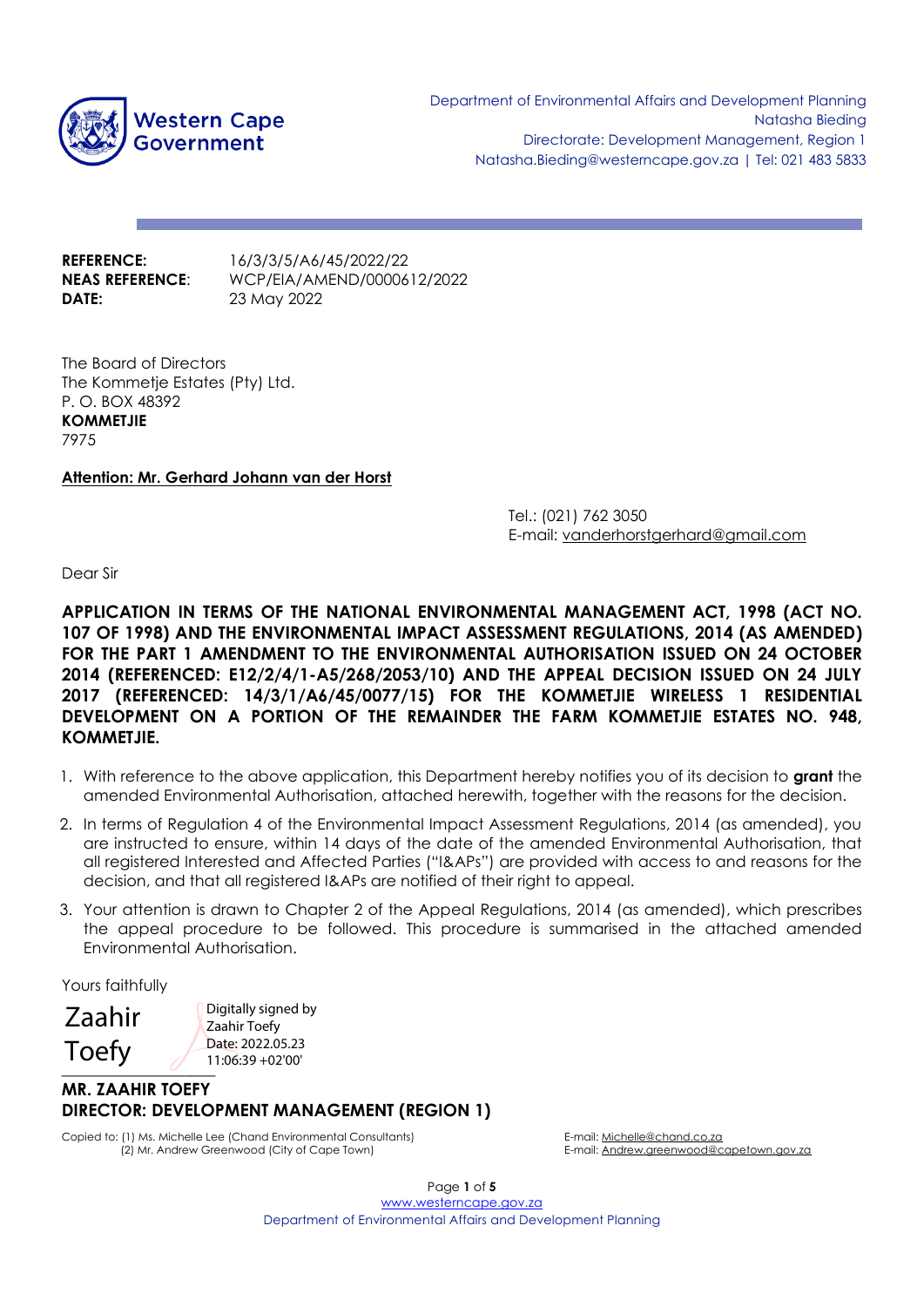

# **ENVIRONMENTAL AUTHORISATION**

**APPLICATION IN TERMS OF THE NATIONAL ENVIRONMENTAL MANAGEMENT ACT, 1998 (ACT NO. 107 OF 1998) AND THE ENVIRONMENTAL IMPACT ASSESSMENT REGULATIONS, 2014 (AS AMENDED) FOR THE PART 1 AMENDMENT TO THE ENVIRONMENTAL AUTHORISATION ISSUED ON 24 OCTOBER 2014 (REFERENCED: E12/2/4/1-A5/268/2053/10) AND THE APPEAL DECISION ISSUED ON 24 JULY 2017 (REFERENCED: 14/3/1/A6/45/0077/15) FOR THE KOMMETJIE WIRELESS 1 RESIDENTIAL DEVELOPMENT ON A PORTION OF THE REMAINDER THE FARM KOMMETJIE ESTATES NO. 948, KOMMETJIE.**

With reference to your application for the abovementioned, find below the outcome with respect to this application.

# **A. DECISION**

By virtue of the powers conferred on it by the National Environmental Management Act, 1998 (Act No. 107 of 1998) ("NEMA") and the Environmental Impact Assessment ("EIA") Regulations, 2014 (as amended), this Department herewith **grants** the amendment of the Environmental Authorisation ("EA") issued on 24 October 2014 (Referenced.: E12/2/4/1-A5/268/2053/10) and the Appeal Decision issued on 24 July 2017 (Referenced: 14/3/1/A6/45/0077/15) in terms of Part 1 of the EIA Regulations, 2014 (as amended).

The Appeal Decision issued on 24 July 2017 is amended as set out below:

1. Condition E1 of the Appeal Decision reads as follows:

"*This environmental authorisation is valid for a period of five years from the date of this Appeal Decision. The holder of must commence with all the listed activities within the said period or this environmental authorisation lapses and a new application for environmental authorisation must be submitted to the Competent Authority, unless the holder has lodged a valid application for the amendment of the validity period of this Appeal Decision authorisation, before the expiry of the environmental authorisation. In such instances, the validity period will be automatically extended ("the period of the administrative extensions") from the day before this environmental authorisation would otherwise have lapsed, until the amendment application for the extension of the validity period is decided. The listed activities, including site preparation, may not commence during the period of administrative extension*".

## **is herewith replaced with the following**

"*The holder must commence with the listed activities on site by* 24 July 2027*. If commencement of the activities does not occur within this period, this amended environmental authorisation lapses and a new application for environmental authorisation must be made in order for the activities to be undertaken".*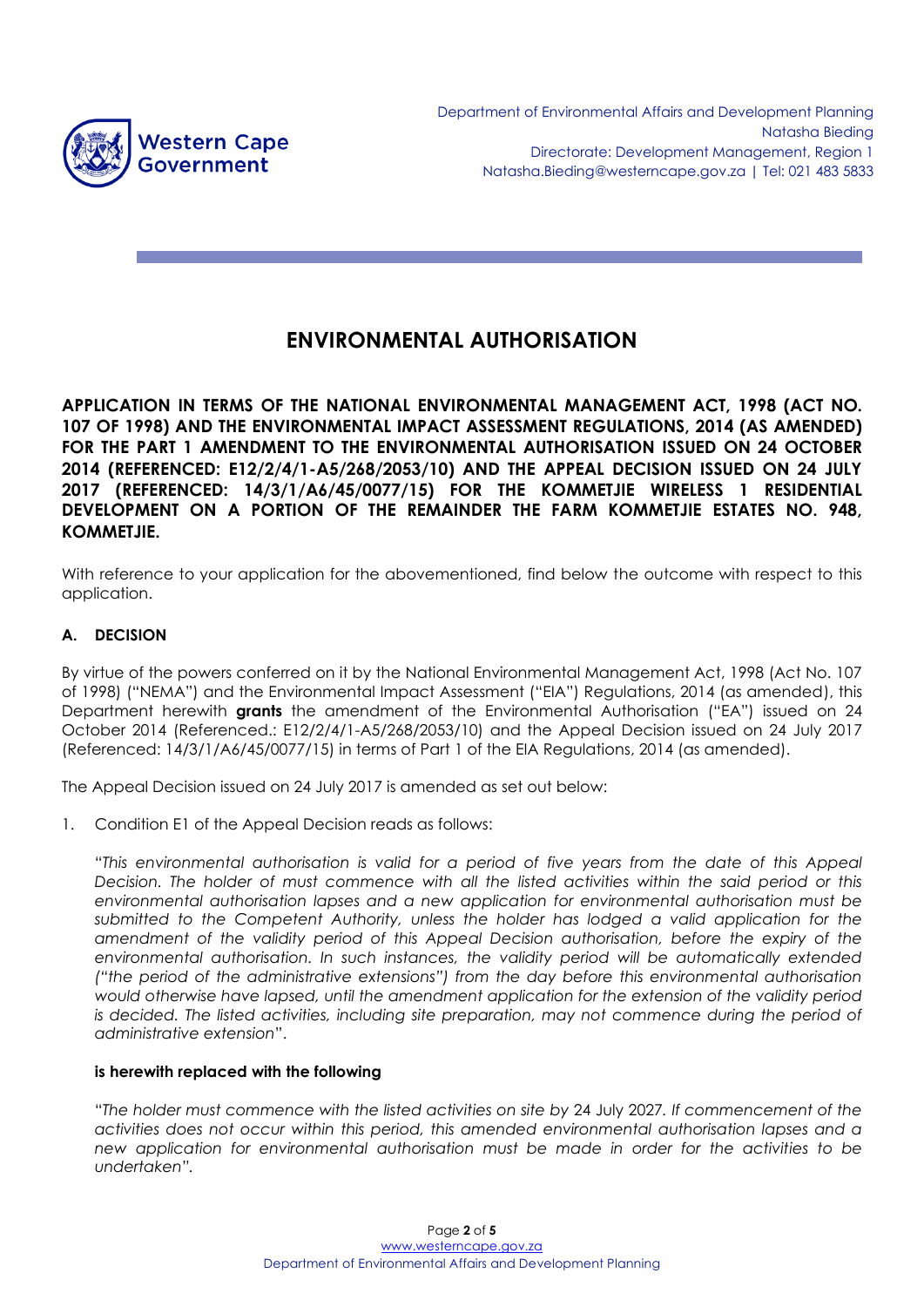2. The details of the holder of the EA and appeal decision reads as follows:

"*Mr. E J van der Horst The Kommetjie Estates Limited PO Box 48392 Kommetjie 7975*

*Tel: (021) 783 1704 Fax: (021) 783 3332*"

#### **is herewith replaced with the following**

"*Mr. Gerhard Johann van der Horst The Kommetje Estates (Pty) Ltd. P. O. BOX 48392 KOMMETJIE 7975* 

*Tel.: (021) 762 3050 E-mail: [vanderhorstgerhard@gmail.com](mailto:vanderhorstgerhard@gmail.com)*"

## **B. REASONS FOR THE DECISION**

In reaching its decision, this Department took, inter alia, the following into consideration:

- 1. The amendment applied for is in terms of Part 1 of the EIA Regulations, 2014 (as amended) and will not change the scope of the EA issued on 24 October 2014 and the Appeal Decision issued on 24 July 2017 nor trigger any additional listed activities in terms of the EIA Regulations 2014 (as amended).
- 2. According to the information provided in the application form dated 6 April 2022, the registration of water use process in terms of the National Water Act (Act No. 36 of 1998) is still underway at the Department of Water and Sanitation and due to the current economic and market conditions, commencement with the proposed development was not possible. A five-year extension of the validity period of the EA issued on 24 October 2014 and the Appeal Decision issued on 24 July 2017 is therefore required and applied for. Furthermore, the details of the holder of the EA and appeal decision must be amended and updated from 'The Kommetjie Estates Limited' to 'The Kommetje Estates (Pty) Ltd.'.
- 3. The environment and the rights and interests of Interested and Affected Parties will not be adversely affected by the decision to amend the EA issued on 24 October 2014 and the Appeal Decision issued on 24 July 2017.
- 4. The remaining conditions contained in the EA issued on 24 October 2014 and the Appeal Decision issued on 24 July 2017 remain unchanged and in force.

# **C. CONDITIONS**

- 1. The holder must in writing, within 14 (fourteen) calendar days of the date of this decision–
	- 1.1. notify all registered Interested and Affected Parties of
		- 1.1.1. the outcome of the application;
		- 1.1.2. the reasons for the decision as included in Section B;
		- 1.1.3. the date of the decision; and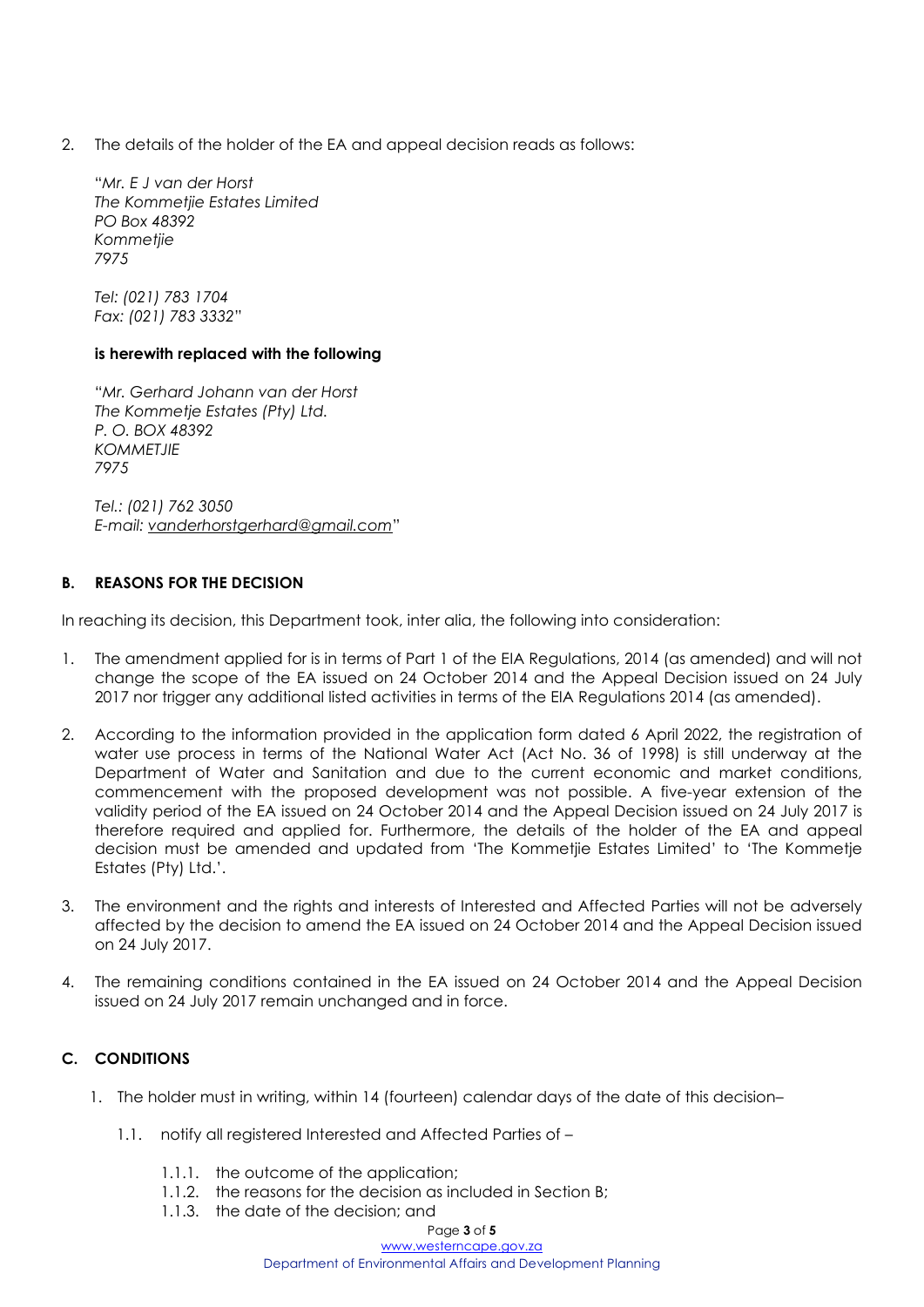- 1.1.4. the date when the decision was issued.
- 1.2. draw the attention of all registered Interested and Affected Parties to the fact that an appeal may be lodged against the decision in terms of the National Appeal Regulations, 2014 (as amended) detailed in Section D below;
- 1.3. draw the attention of all registered Interested and Affected Parties to the manner in which they may access the decision;
- 1.4. provide the registered Interested and Affected Parties with:
	- 1.4.1. the name of the holder (entity) of this Environmental Authorisation;
	- 1.4.2. name of the responsible person for this Environmental Authorisation;
	- 1.4.3. postal address of the holder;
	- 1.4.4. telephonic and fax details of the holder;
	- 1.4.5. e-mail address, if any, of the holder; and
	- 1.4.6. the contact details (postal and/or physical address, contact number, facsimile and email address) of the decision-maker and all registered Interested and Affected Parties in the event that an appeal is lodged in terms of the National Appeal Regulations, 2014 (as amended).

## **D. APPEALS**

1. Appeals must comply with the provisions contained in the National Appeal Regulations, 2014 (as amended).

An appellant must –

- 1.1. Submit an appeal in accordance with Regulation 4 to the appeal administrator, within 20 (twenty) calendar days from the date the applicant notified registered Interested and Affected Parties of this decision;
- 1.2. If the appellant is the applicant, provide any registered Interested and Affected Party, any Organ of State and the decision-maker with a copy of the appeal lodged with the appeal administrator;
- 1.3. If the appellant is a person other than the applicant, provide the applicant, any registered Interested and Affected Party, any Organ of State and the decision-maker with a copy of the appeal lodged with the appeal administrator; and
- 1.4. The applicant (if not the appellant), the decision-maker, Interested and Affected Parties and Organs of State must submit their responding statement, if any, to the appeal authority and the appellant within 20 days from the date of receipt of the appeal submission.
- 1.5. The appeal form/s must be submitted by means of one of the following methods:

By post: Attention: Mr. Marius Venter Western Cape Ministry of Local Government, Environmental Affairs and Development Planning Private Bag X9186 CAPE TOWN <u>8000 - 10 Anii 10 Anii 10 Anii 10 Anii 110 Anii 120 Anii 120 Anii 120 Anii 120 Anii 120 Anii 120 Anii 120 Ani</u>

By facsimile: (021) 483 4174; or

By hand: Attention: Mr. Marius Venter (Tel: 021 483 3721), Room 809 8th Floor Utilitas Building, 1 Dorp Street, Cape Town, 8001

By e-mail: DEADP.Appeals@westerncape.gov.za